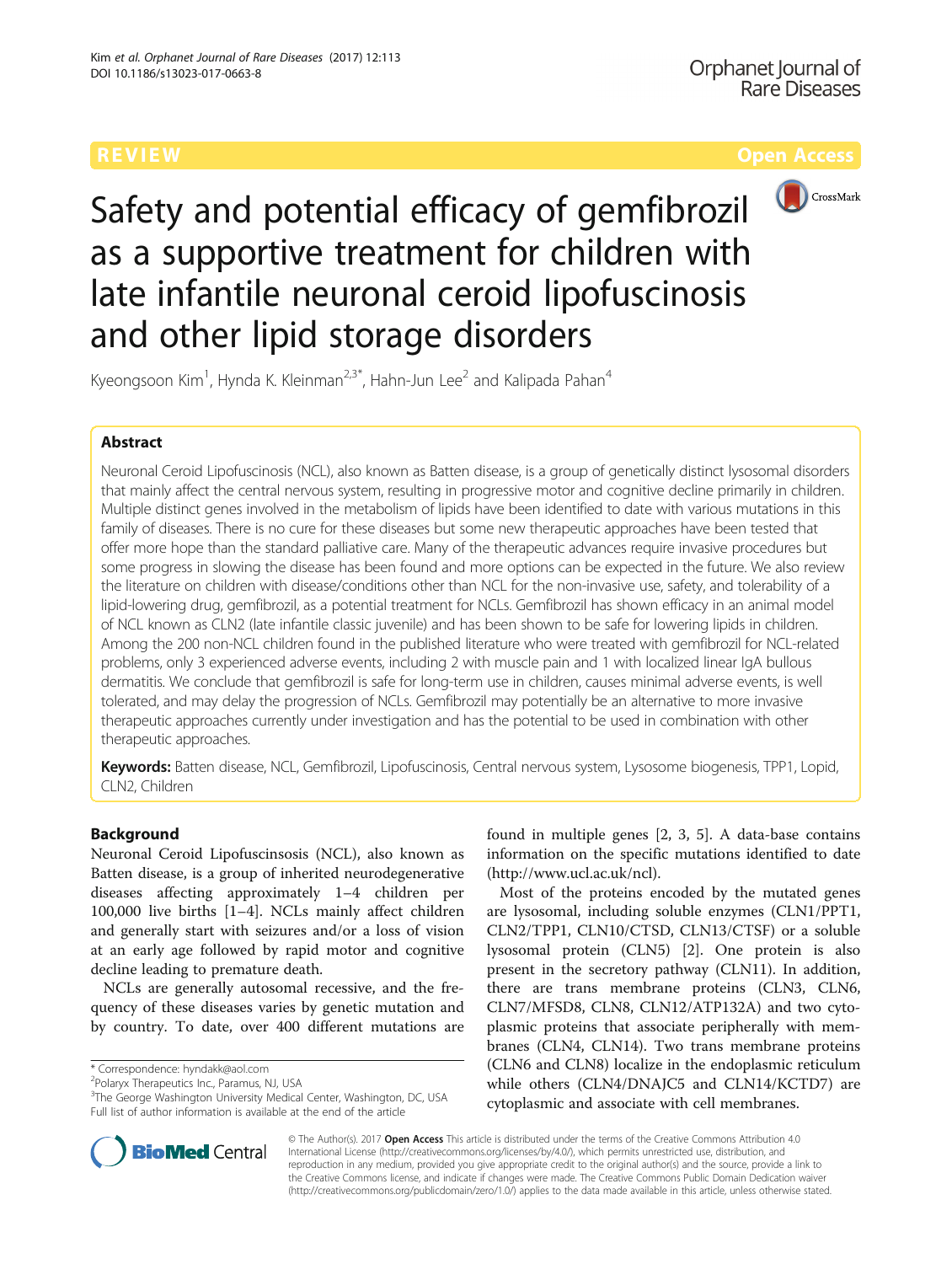The functional substrates of these proteins are not known, and the major functions of the trans membrane proteins in general and in the disease etiology are unclear [[6\]](#page-7-0). The age of onset, severity, and rapidity of progression differ for each of the mutations in these genes and for the different mutations within each gene [\[2](#page-7-0)]. Thus, a complex family of related lipid storage diseases with different genetic etiologies forms the NCL family. Such diversity in the genes and in the gene mutations can make finding a comprehensive therapeutic treatment challenging for the largely unknown and complex pathophysiology of the NCLs.

# Therapeutic approaches for NCLs

There is no cure for NCLs at this time. The standard of care is generally to minimize symptoms, especially seizures. Many new therapies are emerging and hopefully some will halt or slow disease progression but none are likely to reverse the damage [[7](#page-7-0)–[9\]](#page-7-0). Based on a systematic search of the literature and [clinicaltrials.gov,](http://clinicaltrials.gov) several approaches offer promising therapeutic strategies, including gene therapy, stem cell therapy, enzyme replacement therapy, anti-inflammatories, and small molecules. All are being tested on animal models and in some cases the studies have progressed to early stage human trials. Natural and genetically modified mice and other animal models, including large animals, such as pigs, sheep, cows, and dogs, have greatly helped in determining delivery mode, ability to cross the blood-brain-barrier, dosing amount, frequency of dosing, and efficacy. Unfortunately at this time, the work is primarily experimental and invasive in many cases but proof of concept and improved treatment regimens offer considerable hope. The complexity and number of genes and mutations affected is problematic in developing and testing new treatments. Below are some examples of the types of therapeutic approaches and their success to date. One can expect many more treatment options with additional emerging technologies.

Viral-mediated gene therapy for NCLs generally involves the use of a viral vector carrying a normal form of the mutated gene localizing in the central nervous system [[10](#page-7-0)–[12](#page-7-0)]. When the virus enters the cells in the brain, the cells then express normal copies of the mutated protein that are taken up by the nearby cells. This approach is attractive because it offers the potential for a lifelong cure that does not require multiple repeated treatments. It therefore is less invasive for the patient than other approaches. There are many additional advantages to viral vectors, including their tropism for certain cells. However, these vectors, particularly the adeno-associated viruses, do induce an immune response. Lentiviral vectors have a reduced immune response but their integration can be non-specific and is limited to the site of injection [\[13](#page-7-0)]. One concern is the lack of potential therapeutic efficacy for the lipid accumulation in organs outside of the brain if the vector is delivered to the brain. Using TPP1-deficient dogs treated with an adenoviral vector containing TPP1, it was found that the protein was increased in both the heart and spleen but not in the kidney or liver [\[14](#page-7-0)]. Additional studies are needed to optimize the efficacy and reduce the potential immune response issues for viral vectors. Various animal models have been tested with adenoassociated viral vectors and increased survival along with improved motor skills were observed [\[12](#page-7-0)]. Based on these successful results, phase 1 safety trials (NCT 01161576, NCT01414985, and NCT00151216) of an adeno-associated viral gene transfer vector for CLN2 in the brain of children with late infantile NCL are ongoing, and 1 phase 1/2a (NCT02725580) for CLN6 with scAAV9 has begun.

Enzyme replacement therapy involves preparing a large amount of protein based on the normal version of the mutated gene usually by recombinant methods and injecting the recombinant protein (rhTPP1) into the tissues, namely the brain for CNL2 [\[15](#page-7-0)–[21\]](#page-7-0). The disadvantages are that the blood-brain-barrier has to be considered and there is a need for repeated injections. Mice, dogs, and monkeys tested with various doses and different routes of administration have provided positive results and led to a clinical trial for late infantile NCL (NCT01907087) that is now complete. It is exciting that this trial has reported positive results for CLN2 protein replacement and that the treatment with recombinant TPP1 (also known as cerliponase alpha or Brineura) was recently approved by the FDA. The treated patients showed a significant efficacy in the disease rating scale relative to that of natural history controls i.e. disease progression was reduced in the treated children. The disadvantages are that for this level of success, the patients had 1 site in their brain injected every other week for 48 weeks. The procedure is not a cure and is invasive and costly. Enzyme replacement therapy is likely to work for the patients with the mutated and soluble lysosomal proteins (CLN1/PPT1, CLN2/TPP1, CLN10/CTSD, CLN13/CTSF, CLN5) but not for the patients with mutated trans membrane and membrane-associated proteins (CLN3, CLN4/DNA JC5, CLN 5, CLN6, CLN7/ MFSD8, CLN8, CLN14) [[4\]](#page-7-0). Further studies on the dosing amount and frequency, penetration through the blood-brain-barrier, etc. are needed for optimization of enzyme replacement therapy for NCLs.

Small molecule therapy involves enhancing activity by correcting signaling or cellular metabolic pathways and includes drugs that may act as pharmacological chaperones, receptor modulators, and immune modulators or reduce the amount of substrate [\[7, 8](#page-7-0), [22](#page-7-0), [23](#page-7-0)].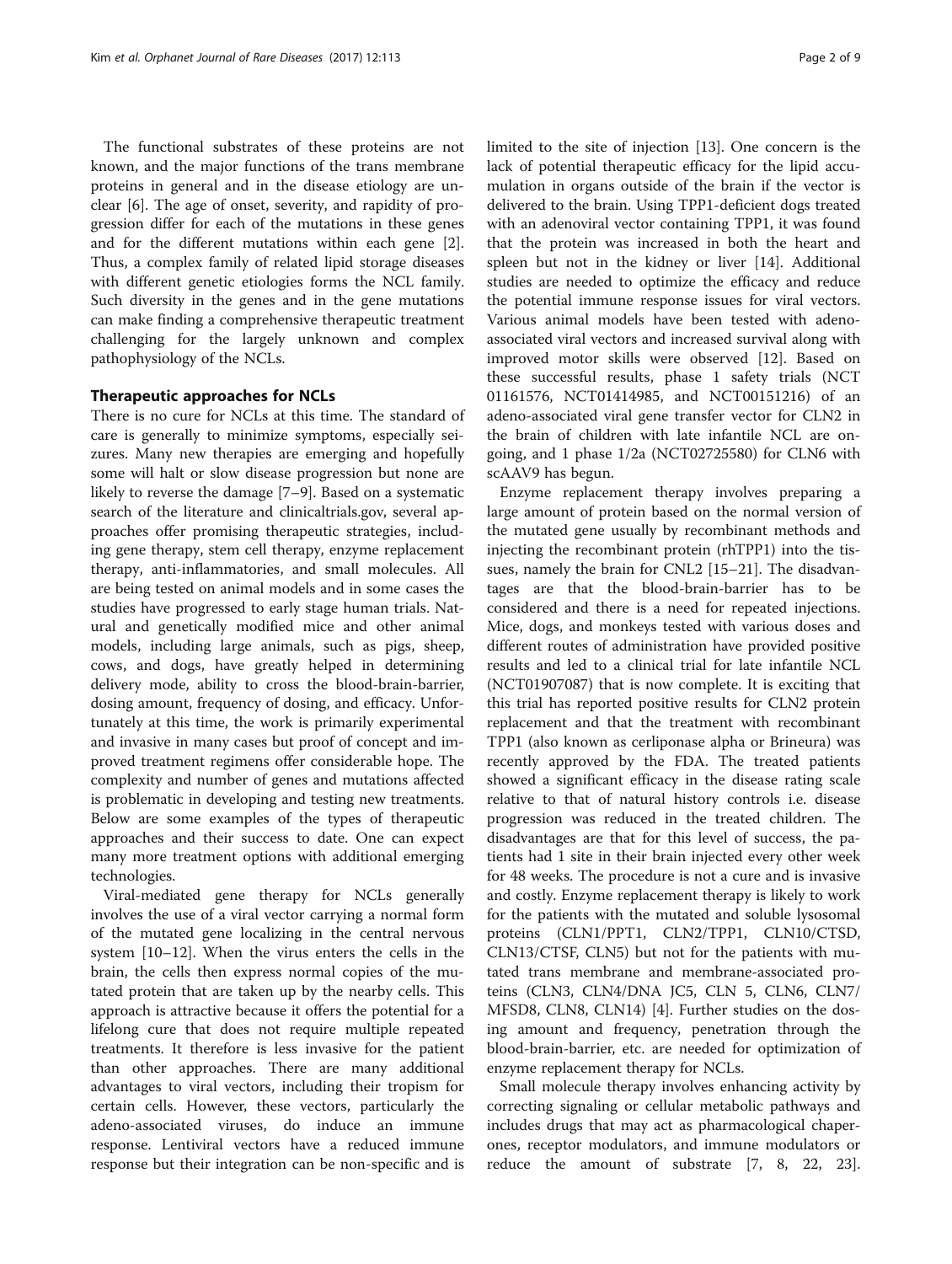Chaperones have the advantage that they are small, can distribute widely, and can be taken orally [\[22](#page-7-0), [23\]](#page-7-0). The disadvantage is that such drugs will have limited use as they act only on proteins where the mutation is not near the active site but has caused a protein-folding problem. The use of receptor modulators is potentially a powerful approach, and improvement in the motor function of a mouse model of CLN3 has been observed with an AMPA antagonist [\[7](#page-7-0), [24](#page-7-0)–[26](#page-7-0)]. However, substrate reduction therapy with Cystagon has not been successful (NCT00028262) in reducing disease progression [\[27](#page-7-0)]. Immune modulators are a logical approach as inflammation precedes the neurodegeneration observed in NCLs. Several immune modulators have been tested without success [\[28](#page-7-0), [29](#page-7-0)]. A recent phase 2 trial (NCT01399047) for CLN3 with mycophenolate given for 8 weeks has yet to report the results. These small molecule therapies will likely become relevant as advances are made in delivery and in their use in other neurodegenerative diseases.

Stem cell therapy, including bone marrow cells, is aimed at having the stem cells incorporate into tissues and provide a source of non-mutated proteins. It is also possible that the stem cells will regenerate the tissue that has been damaged or lost. Stem cell therapy is thus attractive because it offers the potential to replace damaged or lost tissue in advanced patients. To date, hematopoietic stem cell transplantation has shown no efficacy in NCL patients [\[30](#page-7-0), [31](#page-7-0)]. Neural stem cells have also been tested in a mouse model of CLN2 and some reduction in the storage of lipids was found [[32](#page-7-0)]. Fetal neural stem cells have been injected into two locations in the brain as part of a safety and efficacy trial in patients with advanced disease (NCT00337636). Immunosuppression was used to reduce complications. The results of the trial showed good tolerability and an increased production of CLN2 enzyme but additional studies are needed to optimize this approach for reducing or reversing disease progression.

In summary, there are many different types of approaches being used to develop therapeutics for the NCL family of diseases. These studies have been aided greatly by the use of small and large animal models of the different diseases [[33, 34](#page-7-0)]. The exciting success of enzyme replacement therapy for CLN2 is a proof of principal that replacing the mutated soluble and secreted proteins will be effective and offers the families and children a treatment option. Marked progress is being made with other treatment approaches, such as gene therapy and stem cells, as well as with small molecules [\[8](#page-7-0)]. Furthermore, new technologies, such as gene editing and new classes of treatments, are emerging that may advance some of these treatments. Because of the complex genetics of the NCLs, these existing approaches may be limited in applicability to each condition. The

devastating effects on young children are rapid, often not immediately diagnosed so that the disease has progressed at the time of diagnosis in many cases, and the invasive nature of the majority of these treatments can deter the families from opting to try them. Recently, a simple and safe lipid lowering drug, gemfibrozil, has shown efficacy in cells and in an animal model and may offer the patients a non-invasive option for treatment either alone or in combination with other emerging treatments [[35](#page-7-0)–[49](#page-8-0)].

# Gemfibrozil (Lopid)

Gemfibrozil is a member of the fibrates group of drugs that lower lipid levels [[35\]](#page-7-0). It was originally shown to lower lipids in animals in the 1960s and was approved by the FDA in 1976 for human use to reduce serum lipids. It reduces the levels of triglycerides, very lowdensity lipoprotein (VLDL, "bad cholesterol"), and lowdensity lipoprotein (LDL, "bad cholesterol") and increases high-density lipoprotein (HDL, "good cholesterol"). Gemfibrozil is an activator of peroxisome proliferator-activated receptor-alpha (PPARα), a nuclear receptor important in the metabolism of fats (Fig. [1](#page-3-0)) [[36](#page-7-0)–[40](#page-7-0)]. It also regulates adipose tissue differentiation. It thus promotes the clearance of lipids [[35\]](#page-7-0). A major advantage is that it is taken orally as a 600 mg tablet twice a day before meals and has minimal side effects. In fact, gemfibrozil has been found to have many additional effects on reducing inflammation, regulating oxidative stress, promoting signal transduction, increasing myelination, etc. [\[40,](#page-7-0) [41\]](#page-8-0) which have led to many past and ongoing clinical trials in other disease pathologies ([www.clinicaltrials.gov](http://www.clinicaltrials.gov)).

# The mechanism of action of Gemfibrozil on lowering lipids

Fatty acids are metabolized in mitochondria and in peroxisomes. While short, medium, and long chain fatty acids are metabolized in mitochondria, very long chain fatty acids (VLCFAs) are chain-shortened in peroxisomes via peroxisomal β-oxidation. Gemfibrozil being one of the prototype activators of PPARα stimulates peroxisomal β-oxidation by up-regulating the expression of all three important peroxisomal β-oxidation enzymes (acyl-CoA oxidase, 2-trans-enoyl-CoA hydratase, and thiolase) via PPAR-α (Fig. [1\)](#page-3-0) [\[39](#page-7-0), [41\]](#page-8-0). Since VLCFAs are major components of LDL and VLDL, a gemfibrozilmediated decrease in bad cholesterol (VLDL and LDL) is directly correlated to increased catabolism of VLCFAs in peroxisomes.

# How does gemfibrozil modulate TPP1?

Gemfibrozil acts in two ways to increase TPP1 in cells (Fig. [1](#page-3-0)). Gemfibrozil activates PPARα, which enhances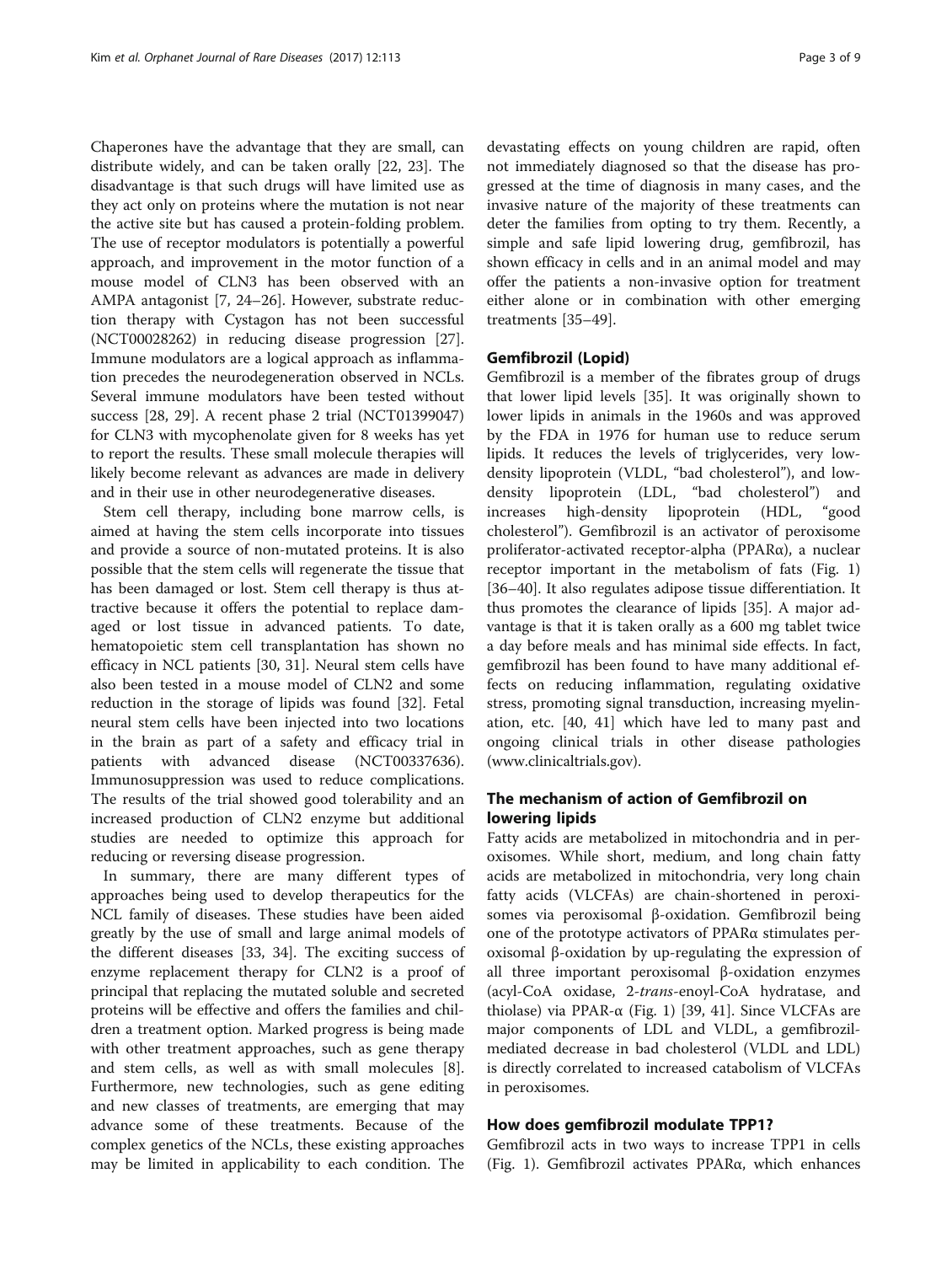<span id="page-3-0"></span>

the mRNA and protein levels of transcription factor EB (TFEB) by more than 10-fold and 6-fold, respectively, in brain cells within 12 h [[39\]](#page-7-0). TFEB then binds to the promoter of genes involved in lysosome biogenesis and activates their production [\[43](#page-8-0)–[46\]](#page-8-0). TFEB can regulate lysosomes due to its effects on the expression on lysosomal genes. All-trans retinoic acid has similar activity. The combination of all-trans retinoic acid with gemfibrozil also enhances TFEB production within 12 h, and lower doses of both compounds provided maximal activity in enhancing lysosome biogenesis in brain cells and in cells derived from patients with CLN2/TPP1 [\[38](#page-7-0)]. Gemfibrozil also binds to the retinoid X receptor-α (RXRα), which binds to PPARα thereby up-regulating the expression of TPP1 in brain cells via the PPARα/ RXRα heterodimer. Increased TPP1 activity has been observed in a variety of neuronal cells and fibroblasts treated with gemfibrozil but not in iPSC cells (Table [1](#page-4-0)) [[38,](#page-7-0) [47\]](#page-8-0). Based on these dual activities, gemfibrozil has potential for therapeutic applications in the NCLs.

## Studies on cells treated with gemfibrozil

Various cells in culture have been treated with gemfibrozil (38,47,48) (Table [1\)](#page-4-0). The effect of gemfibrozil on Cln2 mRNA, protein expression, and TPP1 activity has been studied in primary mouse neurons and in astrocytes and in human astrocytes, and neuronal cells from

different regions of the brain (cortex, hippocampus, striatum, and cerebellum). Gemfibrozil increased the mRNA for *Cln2* with a maximum increase at 24 h in mouse primary astrocytes [\[38](#page-7-0), [39\]](#page-7-0). Interestingly the mRNA for other lysosomal genes, such as Cln1 and Cln3, were also increased by gemfibrozil. Increased TPP1 protein was observed inside the cells as well. Neuronal cells and human astrocytes also showed a similar response with increased mRNA and protein that was validated by either western blot, immunofluorescence, and/or by a TPP1 activity assay [[38\]](#page-7-0). The effect of gemfibrozil on TPP1 mRNA was evaluated in wild type, PPARα deficient, and PPARβ deficient astrocytes isolated from cells from wild type and genetically modified mice [[39\]](#page-7-0). Interestingly, gemfibrozil did not increase Cln2 mRNA levels in the cells from the PPARα knock out  $(KO)$  mice whereas the increase in  $Cln2$  mRNA was seen with gemfibrozil treatment of cells from both wild type and PPARβ KO mice. Immunofluorescence, western blot, and an enzyme activity assay confirmed the lack of  $Cln2$  mRNA up-regulation by gemfibrozil in the cells isolated from the PPARα KO mice [\[38](#page-7-0)]. Similar studies were done with siRNA-treated cells where there was no increase in TPP1 with gemfibrozil, and this study further demonstrated the role of RXRα in regulating the expression of TPP1 mRNA. These studies confirm the involvement of PPARα/RXRα in the gemfibrozil-mediated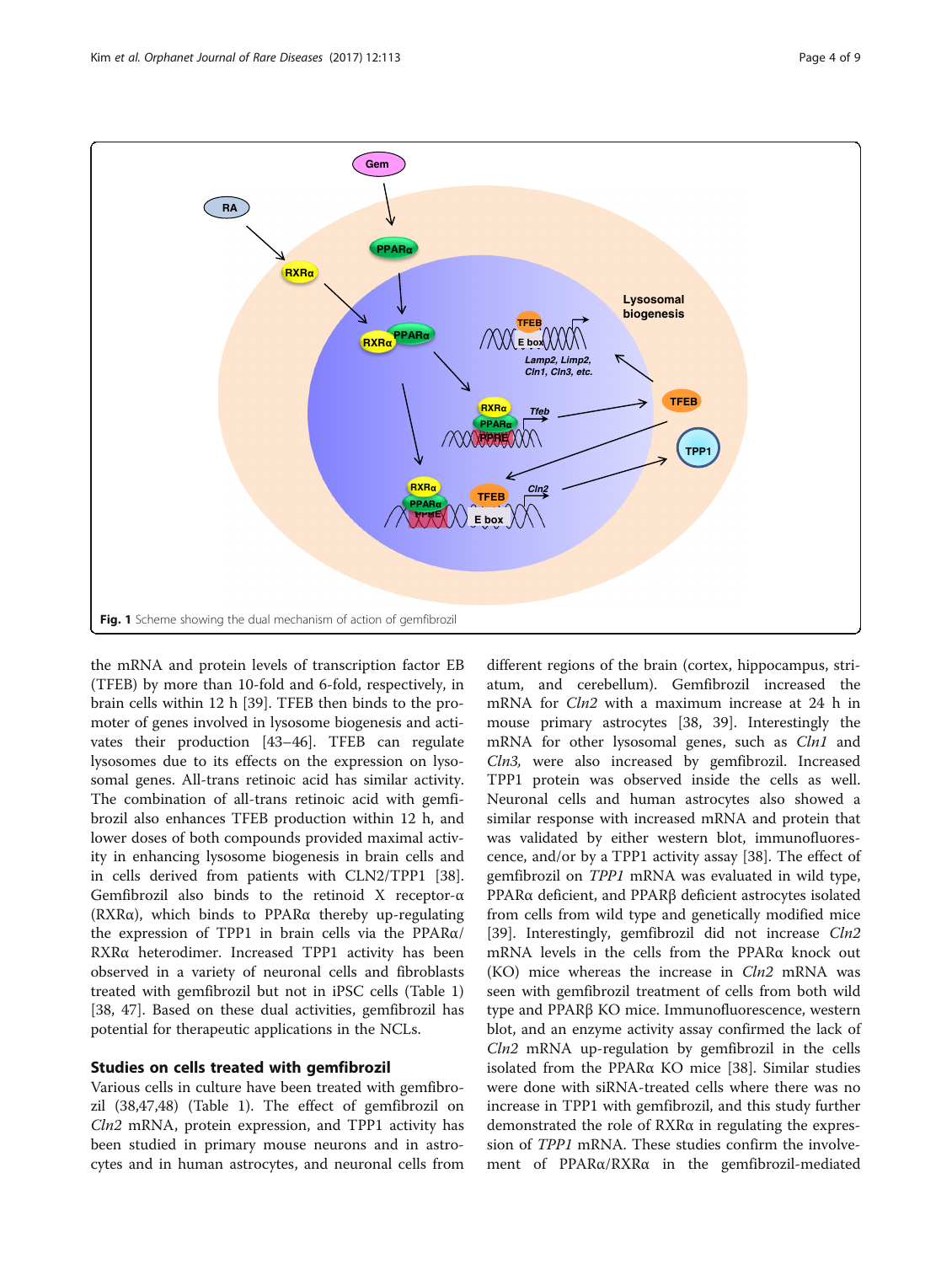<span id="page-4-0"></span>

|  |  |  |  | Table 1 Effect of gemfibrozil on cells and on animals |  |  |  |  |  |
|--|--|--|--|-------------------------------------------------------|--|--|--|--|--|
|--|--|--|--|-------------------------------------------------------|--|--|--|--|--|

|                                                            | Treatment         | <b>Fffect</b>                                                                                                                          | Reference |
|------------------------------------------------------------|-------------------|----------------------------------------------------------------------------------------------------------------------------------------|-----------|
| Cells in vitro                                             |                   |                                                                                                                                        |           |
| Mouse & human primary astrocytes                           | gemfibrozi 25 µm  | ↑CLN2 mRNA ↑TPP1 protein                                                                                                               | 38, 39    |
| Mouse neurons from cortex.<br>striatum & hippocampus       | gemfibrozil 25 µm | ↑TPP1 protein                                                                                                                          | 38        |
| Lymphoblastic cells from<br>CLN3 patients                  | gemfibrozil 25 µm | ↑viability ↑autophagy recovery ↑autophagy genes                                                                                        | 48        |
| Human IPS models CLN2 and CLN3 mutations gemfibrozil 25 um |                   | No effect on TPP1                                                                                                                      | 47        |
| Animals                                                    |                   |                                                                                                                                        |           |
| Mouse                                                      |                   | oral gemfibrozil 7.5 mg/kg for 21 d 1TTP1 in astrocytes, cortical neurons, & non<br>neural cells of dentate gyrus & CAI of hippocampus | 38        |
| Mouse KO LINCL                                             |                   | oral gemfibrozil 7.5 mg/kg for 21 d 1longevity, 1 motor retention, Lapoptosis,<br>tanti-inflammatory molecules                         | 49        |

 $\overline{d}$  = days

increase in both *Cln2* mRNA and TPP1 protein [\[38](#page-7-0)]. It was concluded that gemfibrozil and retinoic acid recruit both PPARα and RXRα to the RXR-binding site of the Cln2 gene promoter.

Some studies have been done on cells derived from NCL patients and models (Table 1) [[48, 49](#page-8-0)]. Lymphoblasts isolated from control and NCL patients were investigated for the effect of gemfibrozil on apoptosis, depolarization of the mitochondrial membrane, and defective autophagy [[49](#page-8-0)]. NCL (CLN3) lymphoblast cell viability to normal levels was restored by gemfibrozil in NCL patient-derived lymphoblasts via decreased apoptosis. Furthermore, the high level of membrane potential depolarization of NCL patient-derived lymphoblasts was restored to normal levels by gemfibrozil, and defective autophagy was normalized by gemfibrozil. These findings suggest that gemfibrozil may have a therapeutic effect by multiple mechanisms for NCL patients [\[39, 40\]](#page-7-0).

# Studies on animals treated with gemfibrozil

The effect of gemfibrozil has been evaluated in a newly created mouse model of CLN2/TPP1 of NCL (Figure 2) [[49\]](#page-8-0). This model was created by knocking out the gene for TPP1. The mice develop progressive motor dysfunction and die prematurely. A dose of 7.5 mg/kg body weight of gemfibrozil increased survival by several weeks to 172 days over that observed with vehicle alone, 123 days. Furthermore, the mice showed improved motor functions over the controls. Both SOCS3 and IL-Rα are anti-inflammatory factors that are increased with gemfibozil treatment. The anti-apoptotic molecule phospho-Bad also increased and was coincident with decreased neuronal loss based on a TUNEL assay. Finally, a decrease in storage materials in the motor cortex of the brain was observed in the gemfibrozil-treated cln2 knock out mice as compared with the untreated knock out mice [\[49](#page-8-0)]. Interestingly, since these genetically-modified mice lack the *cln2* gene, gemfibrozil is likely not working by increasing TPP1 expression but rather via lysosome biogenesis and other activities. The findings suggest that gemfibrozil can delay the progression of neurodegenerative decline in an animal model by multiple mechanisms. Clearly optimizing the dose and frequency of dosing may further improve the outcome with the animals. The data also suggest that the neuroprotection by gemfibrozil may be applicable to treating children with CLN2/TPP1 NCL and possible other genetic variants of the NCLs [[48](#page-8-0), [49](#page-8-0)].

When wild type and PPARα and PPARβ KO mice were analyzed for the effect of gemfibrozil on TPP1

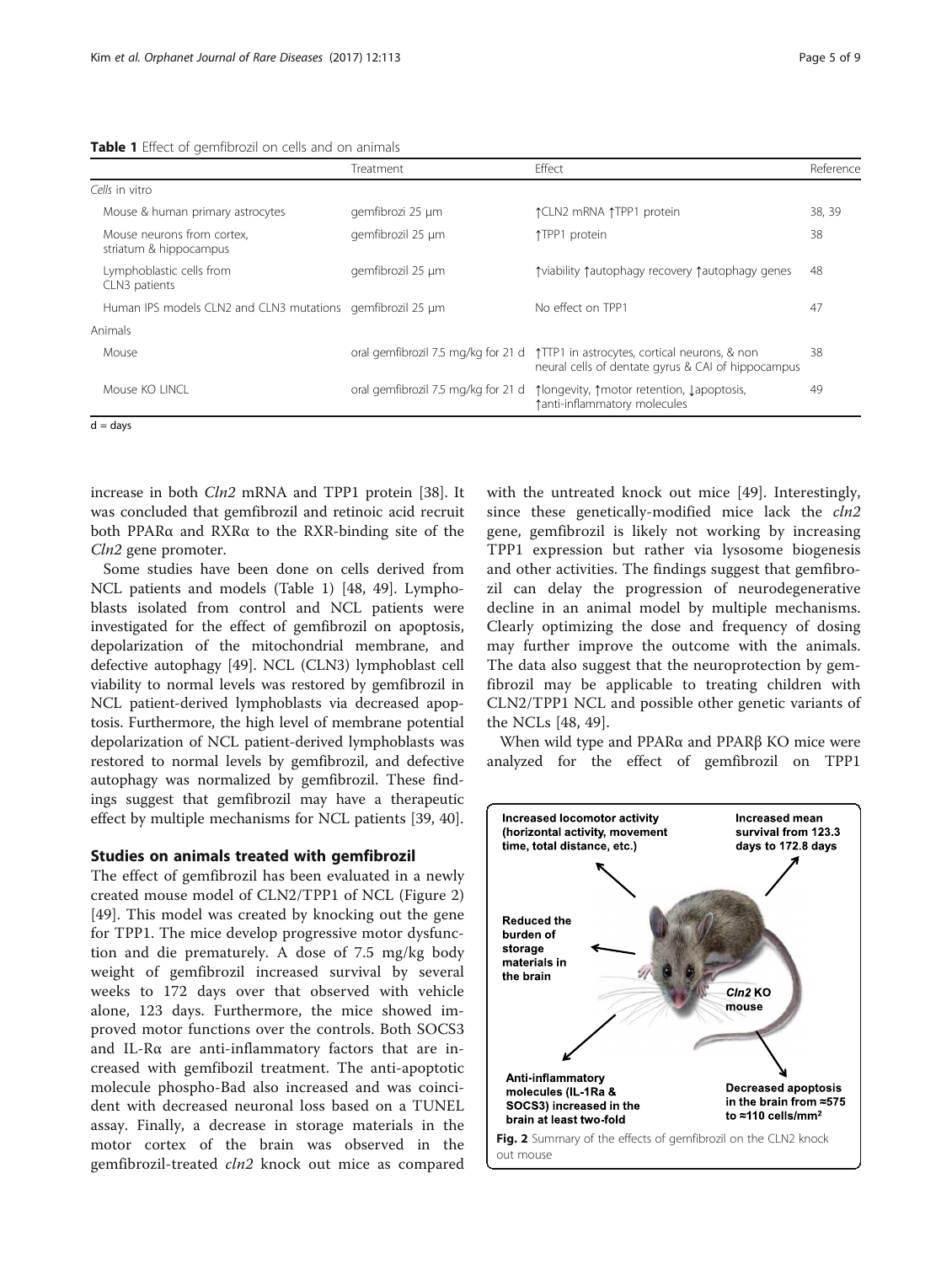expression, gemfibrozil markedly increased TTP1 protein expression in the cells of the brains of the wild type and PPARβ KO mice but not in the PPARα KO mice [[38, 39\]](#page-7-0). These findings again demonstrate the involvement of PPARα in the gemfibrozil-mediated increase in TTP1 (38). Furthermore, the Cln2 gene contains an RXR-binding site, and all-trans retinoic alone can increase TTP1 expression. The studies further confirm the mechanism of action of gemfibrozil in vivo and demonstrate the role of the PPARα/RXRα heterodimer in its activity.

# Safety of gemfibrozil: Studies with children treated with gemfibrozil

Having been approved for human use in 1976, gemfibrozil has a long history of safety and tolerability in adults as a lipid-lowering agent. It has also been used with children for various indications (Table 2). In a small study with 12 children aged 5–17 years who had hyperlipidemia with persistent nephrotic syndrome, gemfibrozil given for 4 months to 7 of the patients (5 were controls) was found to be effective in improving the lipoprotein profile of the nephrotic children [[50](#page-8-0)]. Besides efficacy, gemfibrozil had no side effects, and renal function and urine protein excretion in this fragile population were not affected by the treatment. Gemfibrozil was also given in 2 doses 12 h apart in a study with 97 neonates (49 treated and 48 control) of at least 34-week gestation with non-hemolytic jaundice. While there was no change in the need and duration of phototherapy with the gemfibrozil, it was noted that there were no side effects in the preterm and term neonates [\[51](#page-8-0)]. In another pilot study on 47 pediatric patients with metabolic syndrome, a dose of 1200 mg/day gemfibrozil for 8 months significantly lowered the triglyceride levels and raised the HDL levels [[52\]](#page-8-0). Two of the patients had muscle pain associated with the treatment but no other safety issues were found. Muscle pain was reported as a probable adverse event in adults. Further, it has been suggested that fibrates should be considered for children with obesity-

related hyperlipidemias [[53\]](#page-8-0). Two siblings with familial chylomicronemia syndrome were treated from birth (oldest child age 7 in the study) and at 6 months of age (younger child age 4 in the study) with 300 mg gemfibrozil twice per day [\[54](#page-8-0)]. At 7 and 3.5 years respectively, there were no side effects from the gemfibrozil, and the risk of acute pancreatitis, a complication of hyperlipidemia, was significantly reduced. There was one case report of an age 13 female patient who developed linear IgA bullous dermatitis on her areola after 3 weeks on gemfibrozil, which resolved with drug withdrawal and steroid treatment [\[55](#page-8-0)]. Although side effects have been reported in adults taking gemfibrozil (Table [3](#page-6-0)), these are generally uncommon and rarely severe.

These studies demonstrate that gemfibrozil was well tolerated and was safe for use in children even with ongoing disease processes. Based on the known drug interactions of gemfibrozil (Table [4](#page-6-0)), children with NCL should not be expected to experience problems. However, with gemfibrozil treatment there may be a potential reduction in the effectiveness of the anti-convulsive therapies that should be monitored. The off label use of gemfibrozil in ill children over a range of ages, doses, and durations suggests that gemfibrozil can be expected to be safe for use in children with lipid storage diseases.

# Summary and conclusions

There are several advantages for use of gemfibrozil in children with lysosomal storage diseases, NCLs, and in particular late infantile batten disease CLN2/TPP1. Gemfibrozil is an oral drug that is not invasive and has few side effects in adults and in children. Gemfibrozil has multiple modes of action, and the mechanisms of action are known for some of the activities, such as its ability to increase TPP1 mRNA, protein, and activity, reduce inflammation, increase myelination, and increase lysosome biogenesis [[39, 40\]](#page-7-0). Gemfibrozil can also affect various signaling pathways involved in switching off Thelper cells, cell-to-cell contact, migration, apoptosis, oxidative stress, and inflammation. Finally, using knock

| Age                                                                                | Dose (duration)                           | Purpose                                          | Effect                                       | Side effects (reference)       |
|------------------------------------------------------------------------------------|-------------------------------------------|--------------------------------------------------|----------------------------------------------|--------------------------------|
| Children with metabolic Syndrome, $n = 47$                                         | 600 mg 2 x /day<br>(8 months)             | reduce lipids                                    | <b>Ltriglycerides</b><br>↑HDL                | 1AE muscle pain<br>$n = 2(52)$ |
| Late preterm & term neonates with jaundice<br>$n = 97$ (49 active, 48 placebo)     | 60 mg/kg 2 doses<br>$(1$ day)             | reduce light therapy time,<br>decrease bilirubin | no effect                                    | none<br>(51)                   |
| Infants with Chylomicronemia* Syndrome, $n = 2$                                    | 300 mg 2 x /day<br>$(3, 7 \text{ years})$ | improve jaundice                                 | <i>L</i> pancreatitis                        | none $(54)$                    |
| Children with hyperlipidemia & nephrotic<br>syndrome, $n=12$ (7 active, 5 placebo) | 150 mg $2 \times$ /day<br>(4 months)      | reduce lipids                                    | <b>Lcholesterol</b><br><b>Įtriglycerides</b> | none $(50)$                    |
| Age 13 female $n = 1$                                                              | 3 weeks                                   | reduce lipids                                    | <b>NA</b>                                    | LABD (55)                      |

\*Siblings started gemfibrozil at birth and at 6 months, respectively

LABD, linear IgA bullous dermatitis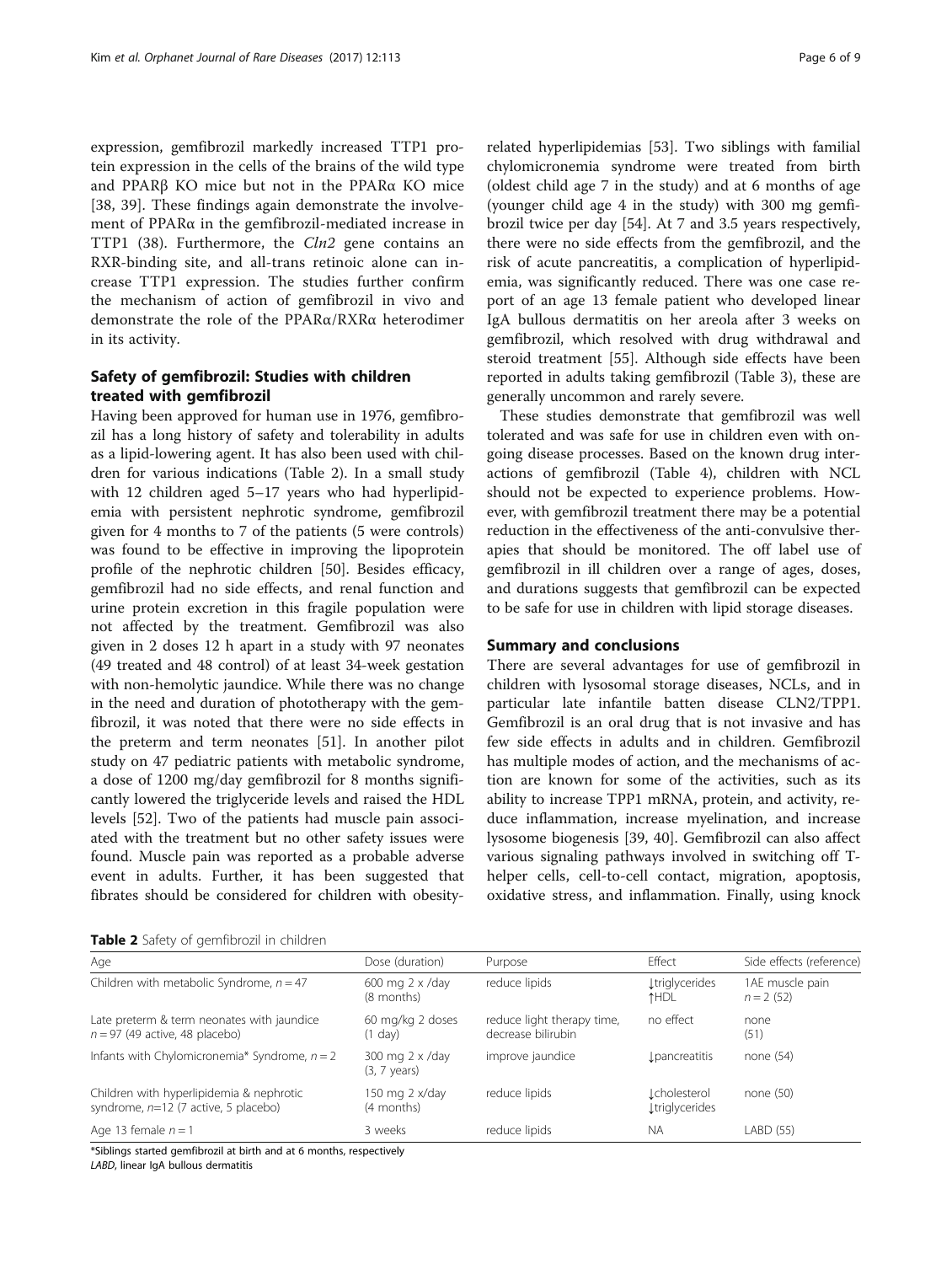<span id="page-6-0"></span>Table 3 Events related to treatment with gemfibrozil

| Not established<br>Probable<br>General:<br>weight loss<br>Cardiac<br>extrasystoles<br>Gastrointestinal<br>cholestatic jaundice<br>pancreatitis<br>hepatoma<br>colitis<br>Central Nervous<br>confusion<br>dizziness<br>System<br>Somnolence<br>convulsions<br>Paresthesia<br>syncope<br>peripheral neuritis<br>decreased libido<br>depression<br>headache<br>blurred vision<br>retina edema<br>Eye<br>decreased male fertility<br>Genitourinary<br>impotence<br>renal dysfunction<br>Musculoskeletal<br>myopathy<br>myasthenia<br>myalgia<br>painful extremities<br>arthralgia<br>synovitis | Causal relationship | Causal relationship |  |  |
|--------------------------------------------------------------------------------------------------------------------------------------------------------------------------------------------------------------------------------------------------------------------------------------------------------------------------------------------------------------------------------------------------------------------------------------------------------------------------------------------------------------------------------------------------------------------------------------------|---------------------|---------------------|--|--|
|                                                                                                                                                                                                                                                                                                                                                                                                                                                                                                                                                                                            |                     |                     |  |  |
|                                                                                                                                                                                                                                                                                                                                                                                                                                                                                                                                                                                            |                     |                     |  |  |
|                                                                                                                                                                                                                                                                                                                                                                                                                                                                                                                                                                                            |                     |                     |  |  |
|                                                                                                                                                                                                                                                                                                                                                                                                                                                                                                                                                                                            |                     |                     |  |  |
|                                                                                                                                                                                                                                                                                                                                                                                                                                                                                                                                                                                            |                     |                     |  |  |
|                                                                                                                                                                                                                                                                                                                                                                                                                                                                                                                                                                                            |                     |                     |  |  |
|                                                                                                                                                                                                                                                                                                                                                                                                                                                                                                                                                                                            |                     |                     |  |  |
|                                                                                                                                                                                                                                                                                                                                                                                                                                                                                                                                                                                            |                     |                     |  |  |
|                                                                                                                                                                                                                                                                                                                                                                                                                                                                                                                                                                                            |                     |                     |  |  |
|                                                                                                                                                                                                                                                                                                                                                                                                                                                                                                                                                                                            |                     |                     |  |  |
|                                                                                                                                                                                                                                                                                                                                                                                                                                                                                                                                                                                            |                     |                     |  |  |
|                                                                                                                                                                                                                                                                                                                                                                                                                                                                                                                                                                                            |                     |                     |  |  |
|                                                                                                                                                                                                                                                                                                                                                                                                                                                                                                                                                                                            |                     |                     |  |  |
|                                                                                                                                                                                                                                                                                                                                                                                                                                                                                                                                                                                            |                     |                     |  |  |
|                                                                                                                                                                                                                                                                                                                                                                                                                                                                                                                                                                                            |                     |                     |  |  |
|                                                                                                                                                                                                                                                                                                                                                                                                                                                                                                                                                                                            |                     |                     |  |  |
|                                                                                                                                                                                                                                                                                                                                                                                                                                                                                                                                                                                            |                     |                     |  |  |
|                                                                                                                                                                                                                                                                                                                                                                                                                                                                                                                                                                                            |                     |                     |  |  |
|                                                                                                                                                                                                                                                                                                                                                                                                                                                                                                                                                                                            |                     |                     |  |  |
|                                                                                                                                                                                                                                                                                                                                                                                                                                                                                                                                                                                            |                     |                     |  |  |
|                                                                                                                                                                                                                                                                                                                                                                                                                                                                                                                                                                                            |                     |                     |  |  |
|                                                                                                                                                                                                                                                                                                                                                                                                                                                                                                                                                                                            |                     |                     |  |  |
| rhabdomyolysis                                                                                                                                                                                                                                                                                                                                                                                                                                                                                                                                                                             |                     |                     |  |  |
| Clinical Laboratories<br>increased creatine<br>positive antinuclear<br>antibody                                                                                                                                                                                                                                                                                                                                                                                                                                                                                                            |                     |                     |  |  |
| Phosphokinase                                                                                                                                                                                                                                                                                                                                                                                                                                                                                                                                                                              |                     |                     |  |  |
| increased bilirubin                                                                                                                                                                                                                                                                                                                                                                                                                                                                                                                                                                        |                     |                     |  |  |
| increased liver                                                                                                                                                                                                                                                                                                                                                                                                                                                                                                                                                                            |                     |                     |  |  |
| transaminases (AST, ALT)                                                                                                                                                                                                                                                                                                                                                                                                                                                                                                                                                                   |                     |                     |  |  |
| increased alkaline                                                                                                                                                                                                                                                                                                                                                                                                                                                                                                                                                                         |                     |                     |  |  |
| phosphatase                                                                                                                                                                                                                                                                                                                                                                                                                                                                                                                                                                                |                     |                     |  |  |
| Hematopoietic<br>thrombocytopenia<br>anemia                                                                                                                                                                                                                                                                                                                                                                                                                                                                                                                                                |                     |                     |  |  |
| leukopenia                                                                                                                                                                                                                                                                                                                                                                                                                                                                                                                                                                                 |                     |                     |  |  |
| bone marrow hypoplasia                                                                                                                                                                                                                                                                                                                                                                                                                                                                                                                                                                     |                     |                     |  |  |
| eosinophilia                                                                                                                                                                                                                                                                                                                                                                                                                                                                                                                                                                               |                     |                     |  |  |
| Immunologic<br>angioedema<br>anaphylaxis                                                                                                                                                                                                                                                                                                                                                                                                                                                                                                                                                   |                     |                     |  |  |
| laryngeal edema<br>Lupus-like syndrome                                                                                                                                                                                                                                                                                                                                                                                                                                                                                                                                                     |                     |                     |  |  |
| urticarial<br>vasculitis                                                                                                                                                                                                                                                                                                                                                                                                                                                                                                                                                                   |                     |                     |  |  |
| exfoliative dermatitis<br>Integumentary<br>alopecia                                                                                                                                                                                                                                                                                                                                                                                                                                                                                                                                        |                     |                     |  |  |
| Rash<br>photosensitivity                                                                                                                                                                                                                                                                                                                                                                                                                                                                                                                                                                   |                     |                     |  |  |
| dermatitis                                                                                                                                                                                                                                                                                                                                                                                                                                                                                                                                                                                 |                     |                     |  |  |
| pruritus                                                                                                                                                                                                                                                                                                                                                                                                                                                                                                                                                                                   |                     |                     |  |  |

SPC (Standard of Product Characteristics) of LOPID® (Gemfibrozil Tablets, USP) by Pfizer, Revised March 2016

Table 4 Drug interactions with gemfibrozil

| Concomitant<br>medication       | Cautions                                                                                                                                                                                                                                                     |  |  |  |
|---------------------------------|--------------------------------------------------------------------------------------------------------------------------------------------------------------------------------------------------------------------------------------------------------------|--|--|--|
| HMG-CoA<br>Reductase Inhibitors | risk of myopathy and rhabdomyolysis                                                                                                                                                                                                                          |  |  |  |
| Anticoagulants                  | warfarin dosage should be reduced                                                                                                                                                                                                                            |  |  |  |
| CYP2C8 Substrates               | drugs metabolized CYP2C8 (e.g., dabrafenib,<br>loperamide, montelukast, paclitaxel, pioglitazone,<br>rosiglitazone) may be required to reduce                                                                                                                |  |  |  |
| OATP1B1 substrates              | substrates of OATP1B1 (e.g., atrasentan,<br>atorvastatin, bosentan, ezetimibe, fluvastatin,<br>glyburide, SN-38 [active metabolite of irinotecan],<br>rosuvastatin, pitavastatin, pravastatin, rifampin,<br>valsartan, olmesartan) may be required to reduce |  |  |  |
| Bile Acid-Binding<br>Resins     | resin-granule drugs such as colestipol (5 g)<br>are recommended at 2 or more hours apart                                                                                                                                                                     |  |  |  |
| Colchicine                      | myopathy, including rhabdomyolysis in<br>chronic administration of colchicine                                                                                                                                                                                |  |  |  |

SPC of LOPID issued March.2016

out animal models of CLN2/TPP1, gemfibrozil was found to prolong the lifespan of the animals, decrease lipid accumulation in the motor cortex, delay the loss of mobility, and increase certain genes involved in antiinflammation and in anti-apoptosis [[49\]](#page-8-0). This neuroprotective effects combined with the potential increases in TPP1 enzyme levels and in biogenesis of lysosomes suggest that gemfibrozil will have some benefit in treating early stage children with CLN2/TPP1 and possibly with other genetic forms of NCLs. The oral administration is particularly attractive because it is non-invasive and the safety is well documented. Gemfibrozil could be used alone or combination with some of the emerging treatments for these devastating genetic diseases in children. One possible limitation might be weight loss that will need to be monitored since NCL patients have weight gain issues.

#### Abbreviations

HDL: High density lipoprotein; LCFA; LDL: low density lipoproteinNCLNeuronal Ceroid Lipofuscinosis; PPAR: Peroxisome proliferatoractivated receptor; PPT1: Palmitoyl-protein thioesterase 1; RXR: Retinoid X receptor; TFEB: Transcription factor EB; TPP1: Tripeptidyl peptidase 1; VLCFA: Very long chain fatty acids; VLDL: Very low density lipoprotein

## Acknowledgements

Not applicable.

#### Availability of data and materials

Not applicable as this is a review. All information was retrieved from published papers available on Pubmed.

#### Funding

Not applicable.

#### Authors' contributions

KK, HK, KP participated in the literature searches and drafting the manuscript. H-JL supervised the project. All authors read, edited, and approved the final manuscript.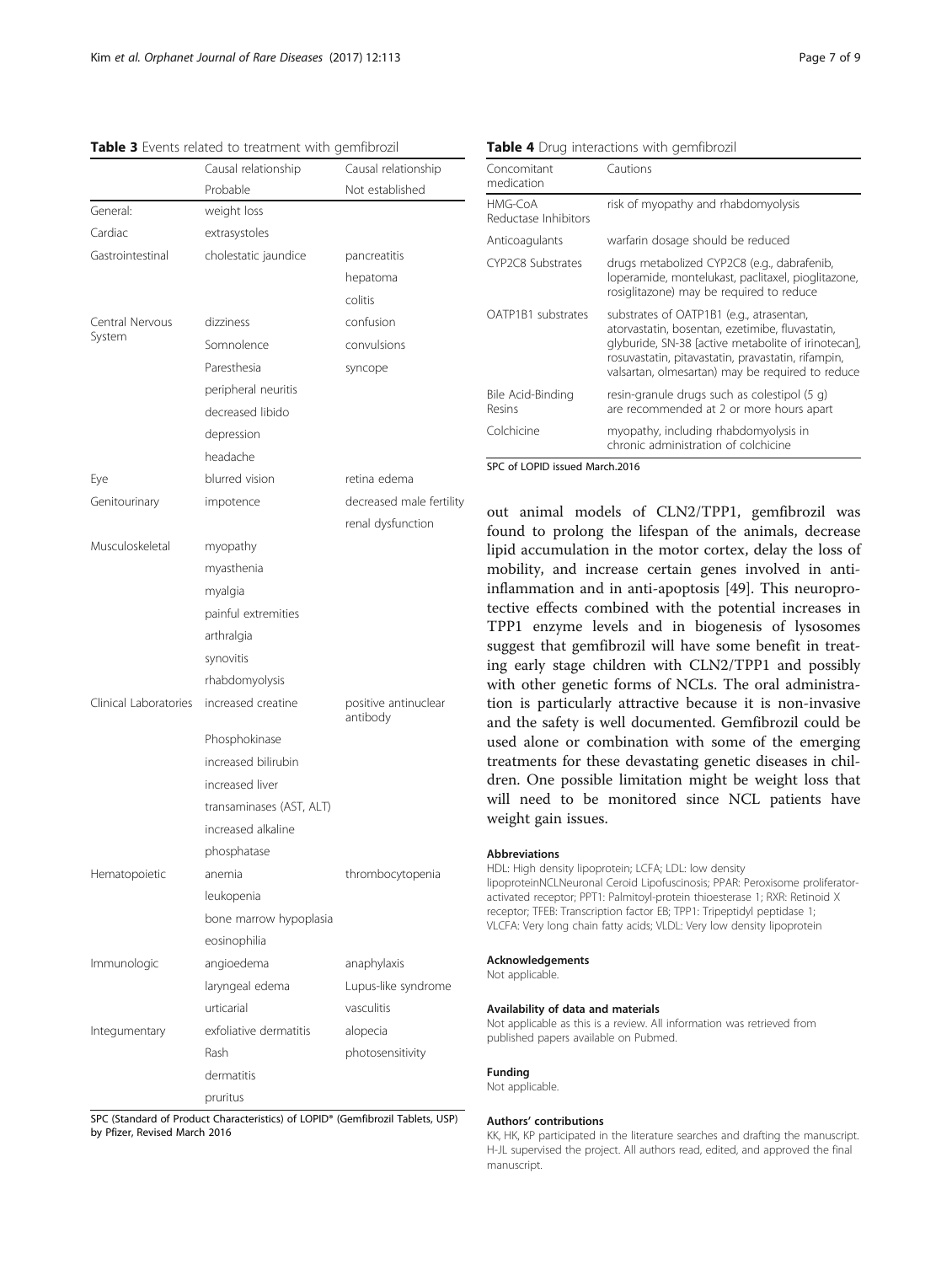#### <span id="page-7-0"></span>Competing interests

HKK and H-JL work for a company that is developing gemfibrozil for use in NCLs. The authors declare that they have no competing interests.

#### Consent for publication

Not applicable.

## Ethics approval

Not applicable.

### Author details

<sup>1</sup>Department of Pharmaceutical Engineering, Inje University, Gimhae, South Korea. <sup>2</sup>Polaryx Therapeutics Inc., Paramus, NJ, USA. <sup>3</sup>The George Washington University Medical Center, Washington, DC, USA. <sup>4</sup>Rush University Medical Center, Chicago, IL, USA.

## Received: 24 February 2017 Accepted: 5 June 2017 Published online: 17 June 2017

#### References

- Williams RE, Mole SE. New nomenclature and classification scheme for the neuronal ceroid lipofuscinoses. Neurology. 2012;79:183–91.
- 2. Mole S, Cotman SL. Genetics of the neuronal ceroid lipofuscinoses (batten disease). Biochim Biophys Acta. 1852;2015:2237–41.
- 3. Dolisca SB, Mehta M, Pearce DA, Mink JW, Maria BL. Batten disease: clinical aspects, molecular mechanisms, translation science and future directions. J Child Neurol. 2013;28:1074–100.
- 4. Haltia M, Goebel HH. The neuronal ceroid lipofuscinoses: historical introduction. Biochim Biophys Acta. 1832;2013:1795–800.
- 5. Kousi M, Lehesjoki AE, Mole SE. Update of the mutation spectrum and clinical correlations of over 360 mutations in eight genes that underlie the neuronal ceroid lipofuscinoses. Hum Mutat. 2012;33:42–63.
- 6. Carcel-Truillois J. Kovacs, AD, Pearce DA. Cell biology of the NCL proteins: what they do and don't do Biochim Biophys Acta. 1852;2015:2242–55.
- 7. Neverman NJ, Best HL, Hofmann SL, Hughes SM. Experimental therapies in the neuronal ceroid lipofuscinoses. Biochim Biophys Acta. 1852;2015:2292–300.
- 8. Geraets RD, Koh SY, Hastings ML, Kielian T, Pearce DA, Weimer JM. Moving towards effective therapeutic strategies for neuronal ceroid lipofuscinosis. Orphanet J Rare Dis. 2016;11:40. doi[:10.1186/s13023-016-0414-2](http://dx.doi.org/10.1186/s13023-016-0414-2).
- 9. Cotman SL, Mole SE, Kohan R. Future perspectives: moving towards NCL treatments. Biochim Biophys Acta. 1852;2015:2336–8.
- 10. Sondhi D, Peterson DA, Edelstein AM, del Fierro K, Hackett NR, Crystal RG. Survival advantage of neonatal CNS gene transfer for late infantile neural ceroid lipofuscinosis. Exp Neurol. 2008;213:18–27.
- 11. Worgall S, Sondhi D, Hackett NR, Kosofsky B, Kekatpure MV, Neyzi N, et al. Treatment of late infantile neuronal ceroid lipofuscinosis by CNS administration of a serotype 2 adeno-associated virus expressing CLN2 cDAN. Hum Gen Ther. 2008;19:463–74.
- 12. Sondhi D, Johnson L, Purpura K, Monette S, Souweidande MM, Kaplitt MG, et al. Long term expression and safety of administration of AAVrh 10hCLN2 to the brain of rats and nonhuman primates for the treatment of late infantile neuronal ceroid lipofuscinsis. Hum Gene Ther Methods. 2012;23:324–35.
- 13. Abordo-Adesida E, Follenzi A, Barcia C, Sciascia S, Castro MG, Naldini L, et al. Stability of lentiviral vector-mediated transgene expression in the brian in the presence of systemic antivector immune response. Hum Gene Ther. 2005;16:741–51.
- 14. Katz ML, Tecedor L, Chen Y, Williamson BG, Lysenko E, Wininger F, et al. AAV gene transfer delays disease onset in TPP1-deficient canine model of the late infantile form of batten disease. Sci Transl Med. 2015;7(313):313ra180.
- 15. Wong AM, Rahim AA, Waddington SN, Cooper JD. Current therapies for the soluble lysosomal forms of neuronal ceroid lipofuscinosis. Biochem Soc Trans. 2010;38:1484–8.
- 16. Chang M, Cooper JD, Sleat DE, Cheng SH, Dodge JC, Passini MA, et al. Intraventricular enzyme replacement improves disease phenotypes in a mouse model of late infantile neuronal lipofuscinosis. Mol Ther. 2008;16:649–56.
- 17. Lu JY, Hu J, Hofmann SL. Human recombinant palmitoyl-protein thioesterase-1 (PPT1) for preclinical evaluation of enzyme replacement therapy for infantile neuronal ceroid lipofuscinosis. Mol Gener Metab. 2010;99:374–8.
- 18. Xu S, Wang L, El-Banna M, Schar I, Sleat DE, Lobel P. Large volume intrathecal delivery increases survival of a mouse model of late infantile neuronal ceroid lipofuscinosis. Mol Ther. 2011;19:1842–8.
- 19. Hu J, Lu JY, Wong AM, Hynan LS, Birnbaum SG, Yimaz DS, et al. Intravenous
- high dose enzyme replacement therapy with recombinant palmitoylprotein thioesterase-1 reduces visceral lysosomal storage and modestly prolongs survival in a preclinical model of infantile neuronal ceroid lipofuscinosis. Mol Genet Metab. 2012;107:213–21.
- 20. Vuillemenot BR, Kennedy D, Cooper JD, Wong AM, Sri S, Doeleman T, et al. Nonclinical evaluation of CNS-administered TPP1 enzyme replacement in a canine CLN2 neuronal ceroid lipofuscinosis. Mol Genet Metab. 2014;114:281–93.
- 21. Katz MI, Coates JR, Sibigtroth CM, Taylor JD, Carpentier M, Young WM, et al. Enzyme replacement therapy attenuates disease progression in a canine model of late-infantile ceroid lipofuscinosis (CLN2). J Neurosci Res. 2014;92:1591–8.
- 22. Dawson G, Schroeder C, Dawson E. Palmitoyl thioesterase (PPT1) inhibitors can act a pharmacological chaperones in infantile batten disease. Biochim Biophys Res Commun. 2010;395:66–9.
- 23. Valenzano KJ, Khanna R, Powe AC, Boyd R, Lee G, Flanagan JJ, et al. Identification and characterization of pharmacological chaperones for correct enzyme deficiencies in lysosomal storage disorders. Assay Drug Dev Technol. 2011;9:213–35.
- 24. Pears MR, Cooper JD, Mitchinson HM, Mortishire-Smither RJ, Pearce DA, Griffin JL. High resolution 3H NMR-based metabolomics indicates a neurotransmitter cycling defect in cerebral tissue from a mouse model of batten disease. J Biol Chem. 2005;280:42508–14.
- 25. Kovacs AD, Pearce DA. Attenuation of AMPA receptor activity improves motor skills in a mouse model of juvenile batten disease. Exp Neurol. 2008;209:288–91.
- Kovacs AD, Saje A, Wong A, Szenasi G, Kiricsi P, Szabo E, et al. Temporary inhibition of AMPA receptors induces a prolonged improvement of motor performance in a mouse model of juvenile batten disease. Neuropharmacology. 2011;60:405–9.
- 27. Levin SW, Baker EH, Zein WM, Zhang Z, Quezado ZM, Miao N, et al. Oral cysteamine bitartrate and N-acetylcysteine for patients with infantile neuronal ceroid lipofuscinosis: a pilot study. Lancer Neurol. 2014;13:777–87.
- 28. Seehafer SS, Ramirez-Montealegre D, Wong AM, Chan CH, Castaneda J, Horak M, et al. Immunosuppression alters disease severity in juvenile batten disease mice. J Neuroimmunol. 2011;230:169–72.
- 29. Kay GW, Palmer DN. Chronic oral administration of mimocycline to sheep with ovine CLN6 neuronal ceroid lipofuscinsis maintsin pharmacological concentrations in the brain but does not suppress neuroinflammation or disease progression. J Neuroinflammation. 2013;10:97. doi:[10.1186/1742-](http://dx.doi.org/10.1186/1742-2094-10-97) [2094-10-97](http://dx.doi.org/10.1186/1742-2094-10-97).
- 30. Lake BD, Steward CG, Oakhill A, Wilson J, Perham TG. Bone marrow transplantation in late infantile batten disease and juvenile batten disease. Neuropediatrics. 1997;28:80–1.
- 31. Lonnqvist T, Vanhanen SL. Hematopoietic stem cell transplantation in infantile neuroid lipofuscinosis. Neurology. 2001;57:1411–6.
- 32. Tamaki SJ. Jacobs Y, Dohse, Capela a, Cooper JD, Reitsman M, et al. Neuroprotection of host cells by human central nervous system stem cells in a mouse model of infantile neuronal ceroid lipofuscinosis. Cell Stem Cell. 2009;5:310–9.
- 33. Cooper JD, Russell C, Mitchinson HM. Progress towards understanding disease mechanisms in small vertebrate models of neuronal ceroid lipofuscinosis. Biochem Bophys Acta. 2006;1762:873–89.
- 34. Whiting RE, Pearce JW, Castaner LJ, Jensen CA, Katz RJ, Gilliam DH, et al. Multifocal retinopathy in dachshunds with CLN2 neuronal ceroid lipofuscinosis. Exp Eye Res. 2015;134:123–32.
- 35. Rodney G, Uhlendorf P, Maxwell RE. The hypolipemic effect of gemfibrozil (CL-719) in laboratory animals. Proc R Soc Med. 1976;69(supplement 2):6–10.
- 36. Jana M, Mondal S, Gonzalez FJ, Pahan K. Gemfibrozil, a lipid-lowering drug, increases myelin genes in human oligodendrocytes via peroxisome proliferator-activated receptor-β. J Biol Chem. 2012;287:34134–48.
- 37. Jana M, Pahan K. Gemfibrozil, a lipid lowering drug, inhibits the activation of primary human microglia via peroxisome proliferator-activated receptor β. Neurochem Res. 2012;37:1718–29.
- 38. Ghosh A, Corbett GT, Gonzalex FJ, Pahan K. Gemfibrozil and fenobrate, Food and Drug Administration-approved lipid lowering drugs, upregulate tripeptidyl peptidase 1 in brain cells via peroxisome proliferation activated receptor α. J Biol Chem. 2012;287:28922–38935.
- 39. Ghosh A, Jana M, Modi K, Gonzales FJ, Sims K, Berry-Kravis E, et al. Activation of peroxisome proliferator-activated receptor induces lysosomal biogenesis in brain cells. J Biol Chem. 2015;290:10309–24.
- 40. Roy A, Pahan K. Gemfibrozil, stretching arms beyond lipid lowering. Immuno pharm Immuno Tox. 2009;31:339–51.